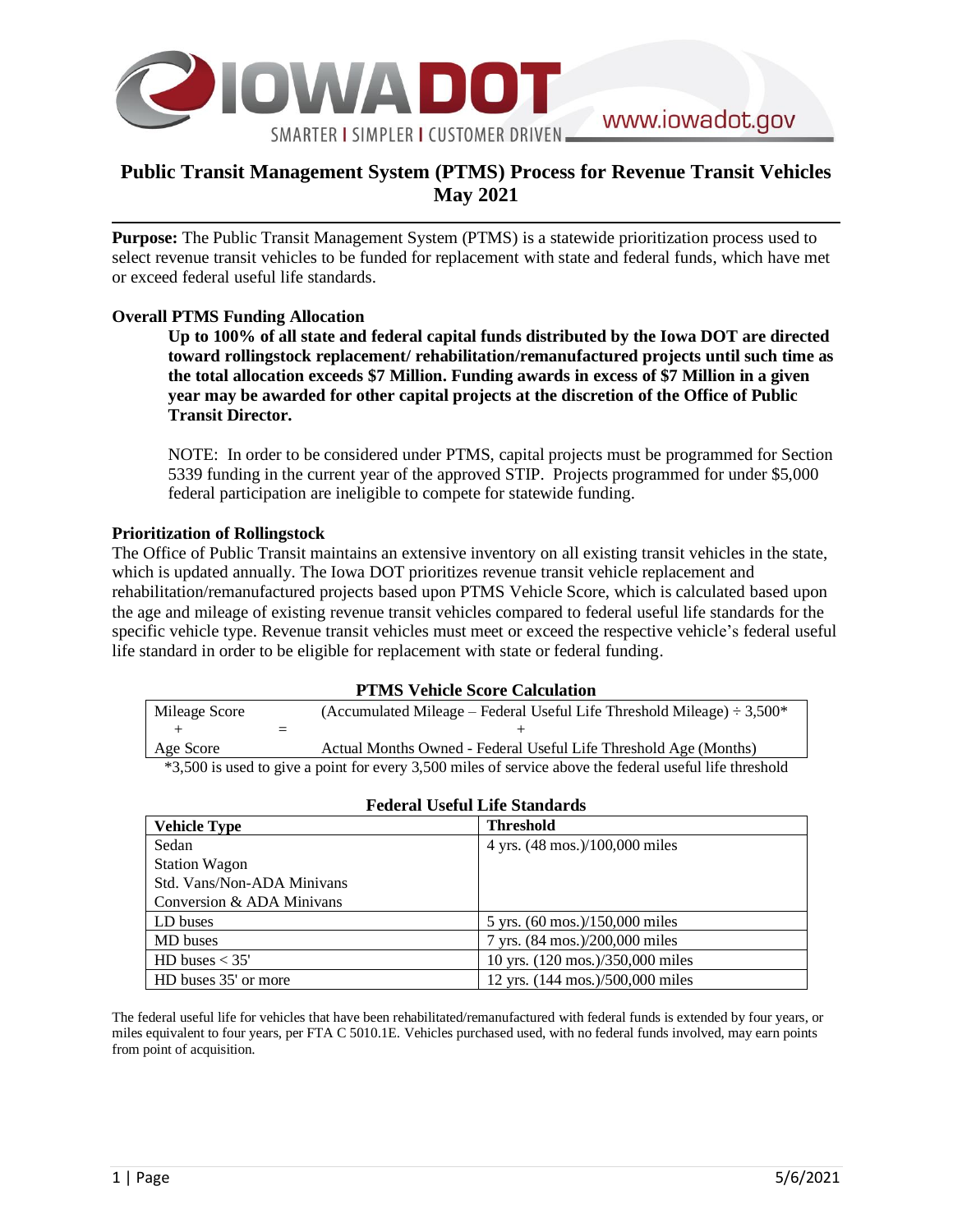

# **Public Transit Management System (PTMS) Process for Revenue Transit Vehicles May 2021**

## **Prioritization of Rehabilitated/Remanufactured Vehicles**

Prioritized alongside replacements (same points). The individual transit system decides whether to replace or rehabilitate/remanufacture. Second or (third) rehabilitations/remanufactures are allowed based on points.

## **Replacement of transferred vehicles and previously replaced vehicles still in service**

Replacements of previous replaced revenue transit vehicles that have been retained by the system or transferred from another system to support expanded public transit service are highest priority among expansion vehicles. Revenue transit vehicles retained or transferred in after replacement may be treated the same as used vehicles purchased with local funds.

## **Replacement of Contractor-owned Vehicles**

The PTMS prioritization process addresses the need to replace vehicles titled to the transit system and used for public transit. If public transit services are operated with vehicles owned by others, a replacement can be prioritized under the PTMS ranking only after the transit system has successfully obtained the vehicle title. If the transit system cannot obtain title to the existing vehicle, the new vehicle must be programmed as an "expansion," though it would be appropriate in the justification to note that it will replace an agency-owned vehicle currently in service, and list the age and mileage of that existing vehicle. Should a transit system obtain title of a contractor-owned vehicle, that vehicle will be treated as a "used" vehicle purchased with local funds and may begin to earn PTMS points at acquisition.

## **Rolling Stock TIP Justification**

The PTMS rollingstock scoring serves as justification for replacement. [For this purpose non-ADA equipment can be replaced with larger units offering equivalent seating capacity.] Any other changes in type of size of vehicle must be separately justified and may require supplemental funds as an "expansion" under PTMS or from local funds.

### **Policy on Lemons**

Lemons are the responsibility of the transit system that specified and purchased them. The transit system may sell and purchase an equivalent vehicle to fill out useful life commitment.

### **Like-kind Substitution Policy**

Vehicles within Existing Fleet: With PTB approval, a transit agency may replace a vehicle over federal threshold in place of a similar vehicle (same capacity/weight class). For such like-kind replacements, the PTMS points will be swapped between the two vehicles.

For vehicles to be acquired with local funds: A transit system may substitute a similar vehicle (miles, age, passenger capacity, ADA features, and mechanical condition) purchased with local funds to continue service in place of a vehicle which cannot be maintained. When done with PTB concurrence and properly reported, the substitute vehicle will inherit the original vehicle's PTMS points and then accumulate points from that time forward.

### **Non-ADA vehicles**

No state or federal funding (except STBG) will be permitted to be used toward vehicles programmed for replacement as non-ADA vehicles. Only ADA vehicles will be funded.